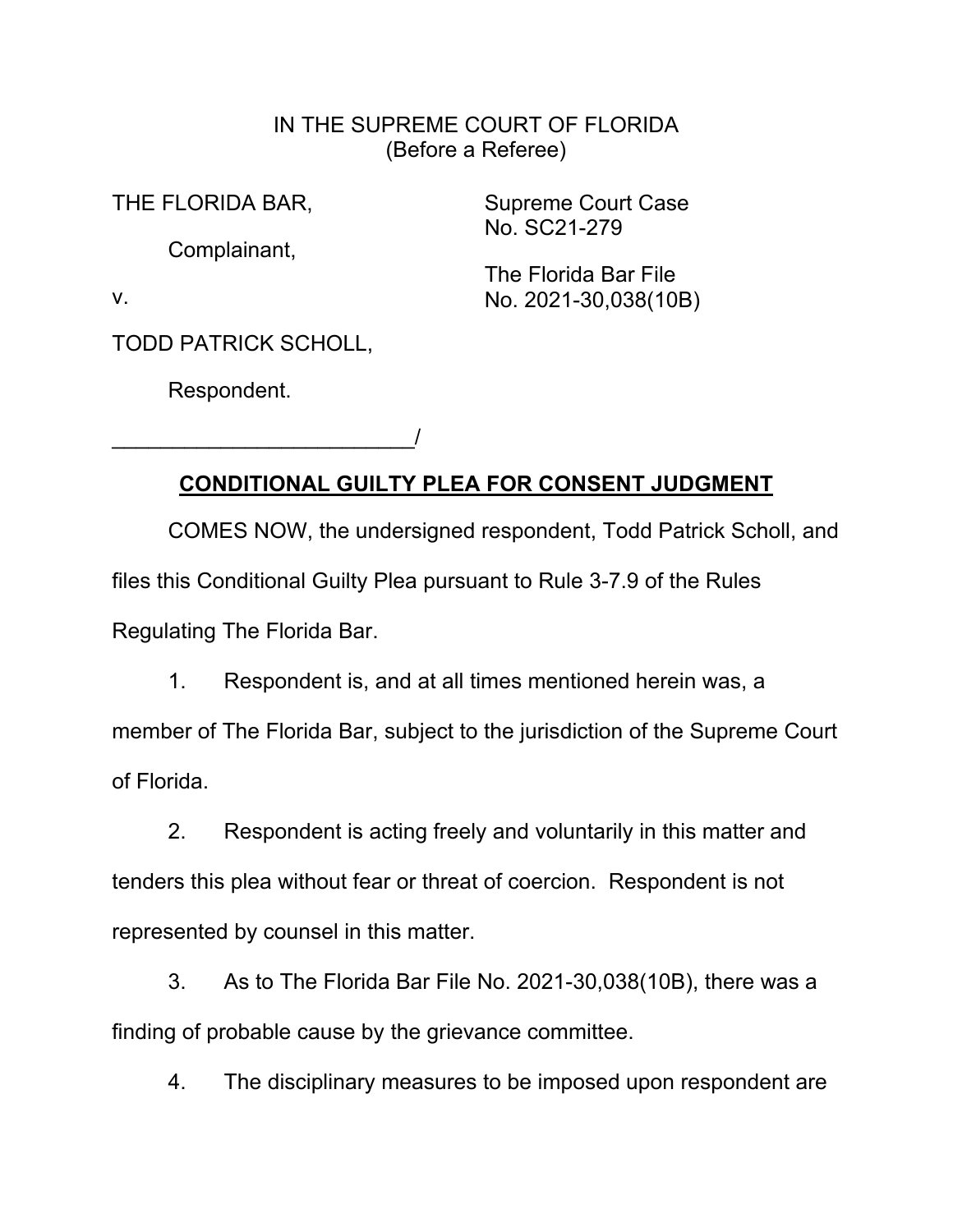as follows:

A. Public reprimand to be administered by publication; and,

B. Payment of the disciplinary costs.

5. The following allegations provide the basis for respondent's guilty plea in this matter:

A. On December 20, 2019, approximately four-months after his admission to The Florida Bar, respondent was arrested in Seminole County, Florida and charged with first-time Driving Under the Influence (DUI) and Refusal to Give Breath, Urine, or Blood Test, both misdemeanors of the first degree.

B. Respondent indicated to the arresting officer that he had two beers earlier in the evening as well as Robitussin cough drops but did not believe that he was impaired.

C. Respondent failed some of the field sobriety tests and the arresting officer noted the strong smell of alcohol on respondent's breath. After his arrest, respondent refused to take a breath test to measure his blood alcohol content.

D. On or about July 15, 2020, respondent pled no contest to the DUI charge, a misdemeanor in the second degree, to conclude the matter.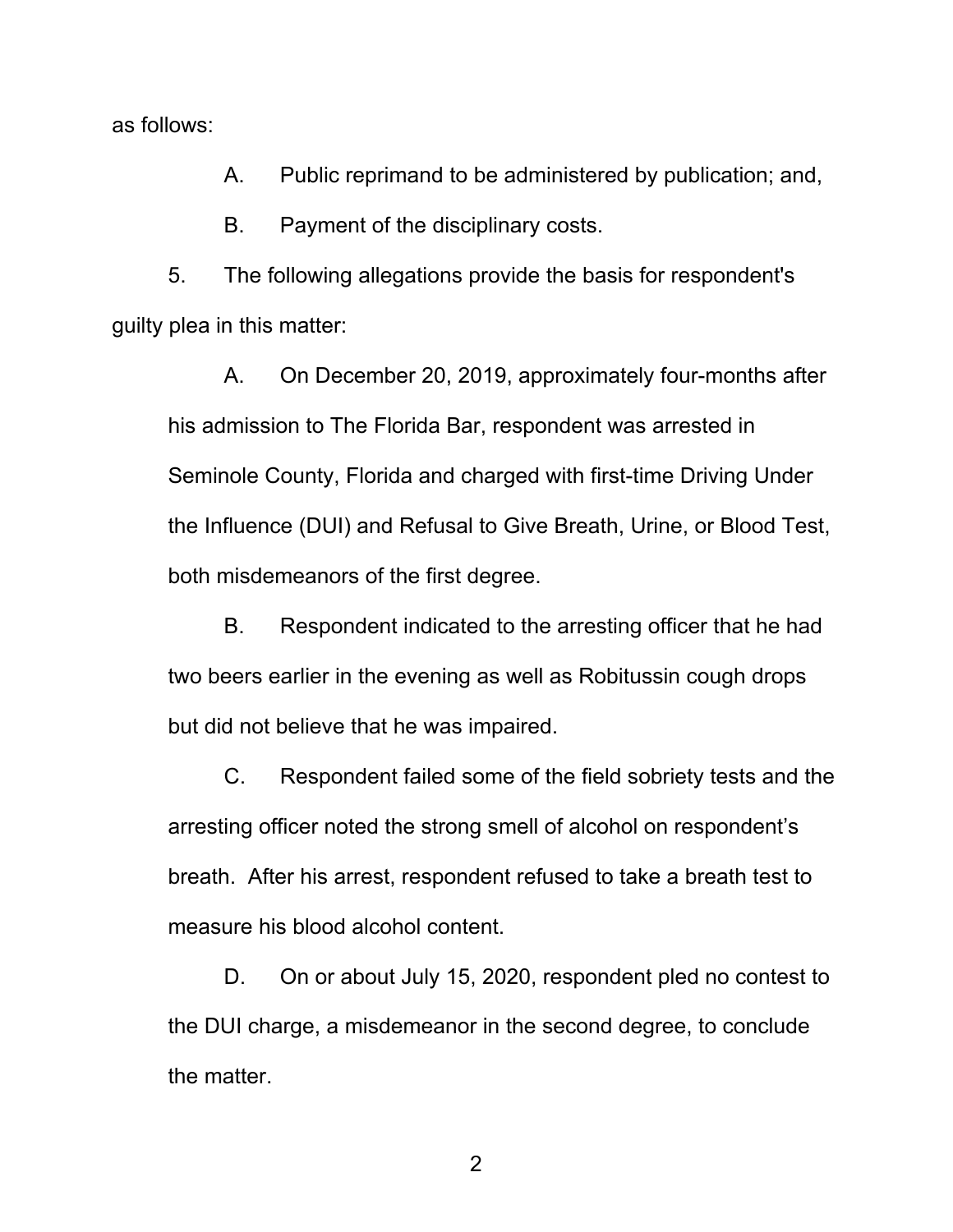E. According to respondent, he chose to enter a plea due to the delays in processing criminal cases caused by the pandemic.

F. The State declined to prosecute the charge involving respondent's refusal to submit to a breath test.

G. Respondent was sentenced to a one-year period of probation with conditions, fines, and costs.

H. Thereafter, respondent was terminated from his employment at a law firm and was unemployed for over four months.

I. During his period of unemployment, respondent performed community service and voluntarily began attending Alcoholics Anonymous (AA). Respondent has continued attending AA.

J. Respondent voluntarily submitted to an evaluation by an evaluator approved by Florida Lawyers Assistance, Inc. In September 2020, based upon the evaluator's testing, respondent scored in the low probability of Substance Abuse Disorder. No further treatment was recommended.

K. In 2017, respondent had a prior arrest for first-time DUI, a misdemeanor in the first degree, that was resolved with a no contest plea to Reckless Driving, a misdemeanor in the first degree. The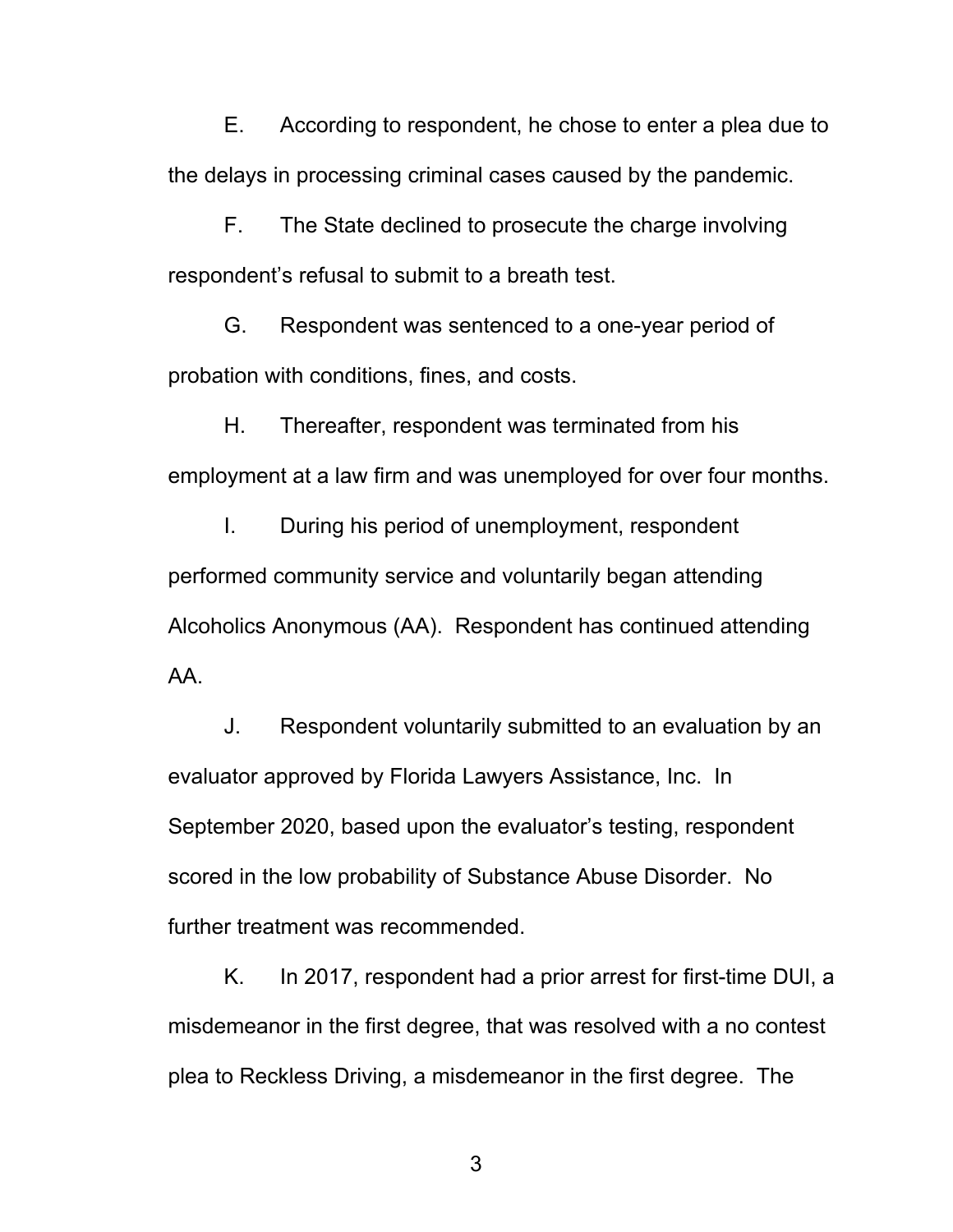arrest and conviction were reported to the Board of Bar Examiners before respondent's admission to the bar.

6. The following Rules Regulating The Florida Bar provide the basis for the discipline to be imposed in this matter: 3-4.3 (Misconduct and Minor Misconduct); 3-4.4 (Criminal Misconduct); and 4-8.4(b) A lawyer shall not commit a criminal act that reflects adversely on the lawyer's honesty, trustworthiness, or fitness as a lawyer in other respects.

7. In mitigation, respondent does not have any prior discipline [Florida Standards for Imposing Lawyer Sanctions 3.3(b)(1)]; respondent presented a cooperative attitude toward the disciplinary proceedings and he was forthcoming with the bar [3.3(b)(5)]; respondent was sanctioned by the criminal court [3.3(b)(11)]; and, he expressed remorse and freely admitted the misconduct [3.3(b)(12)].

8. The Florida Bar has approved this proposed plea in the manner required by Rule 3-7.9.

9. If this plea is not finally approved by the referee and the Supreme Court of Florida, then it shall be of no effect and may not be used by the parties in any way.

10. If this plea is approved, then respondent agrees to pay all reasonable costs associated with this case pursuant to Rule 3-7.6(q) in the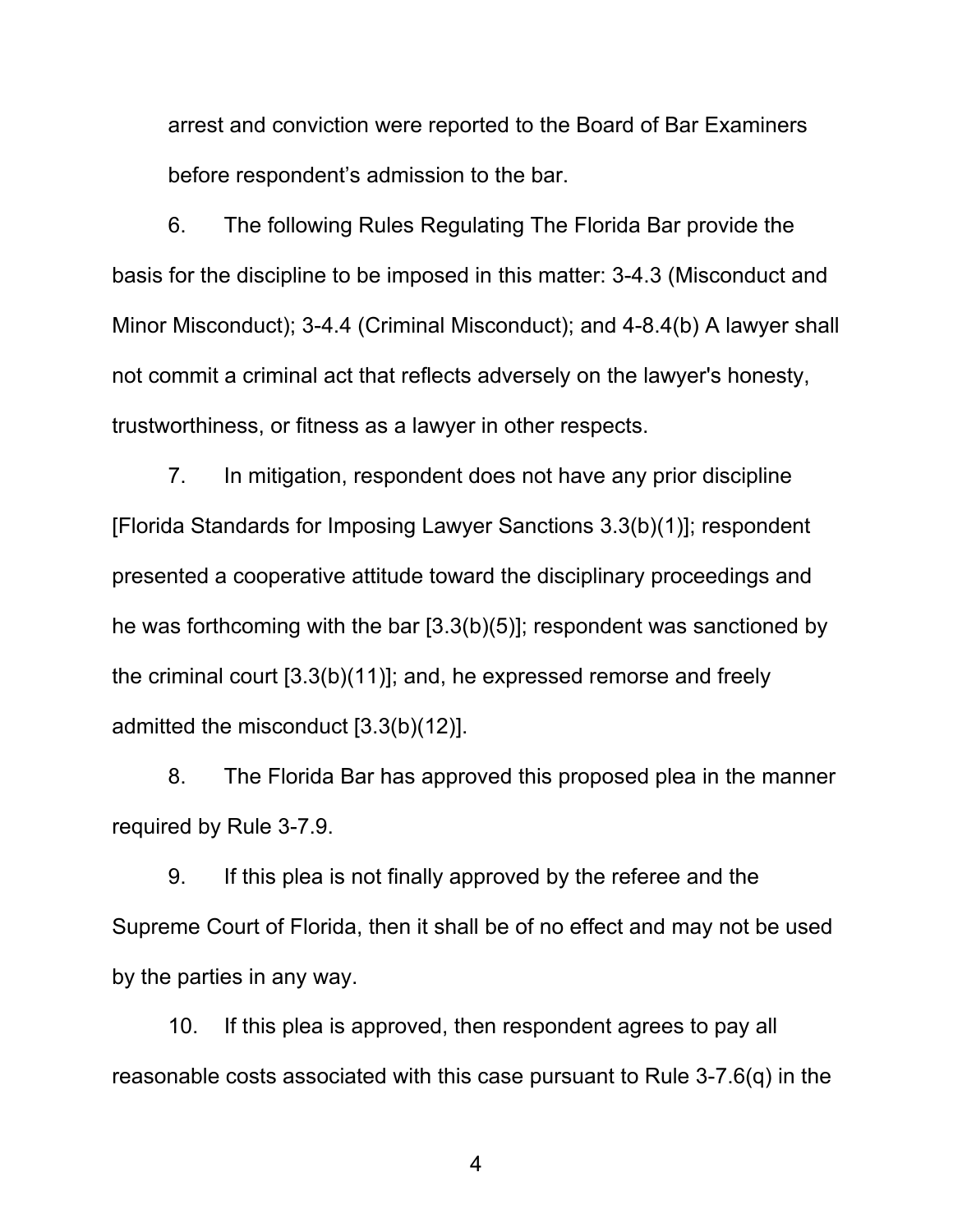amount of \$1,614.00. These costs are due within 30 days of the Court order. Respondent agrees that if the costs are not paid within 30 days of this court's order becoming final, respondent shall pay interest on any unpaid costs at the statutory rate. Respondent further agrees not to attempt to discharge the obligation for payment of the bar's costs in any future proceedings, including but not limited to, a petition for bankruptcy. Respondent shall be deemed delinquent and ineligible to practice law pursuant to Rule 1-3.6 if the cost judgment is not satisfied within 30 days of the final court order, unless deferred by the Board of Governors of The Florida Bar.

11. Respondent acknowledges the obligation to pay the costs of this proceeding and that payment is evidence of strict compliance with the conditions of any disciplinary order or agreement and is also evidence of good faith and fiscal responsibility. Respondent understands that failure to pay the costs of this proceeding may reflect adversely on any reinstatement proceedings or any other bar disciplinary matter in which respondent is involved.

12. This Conditional Guilty Plea for Consent Judgment fully complies with all requirements of the Rules Regulating The Florida Bar.

Dated this 3rd day of May, 2021.